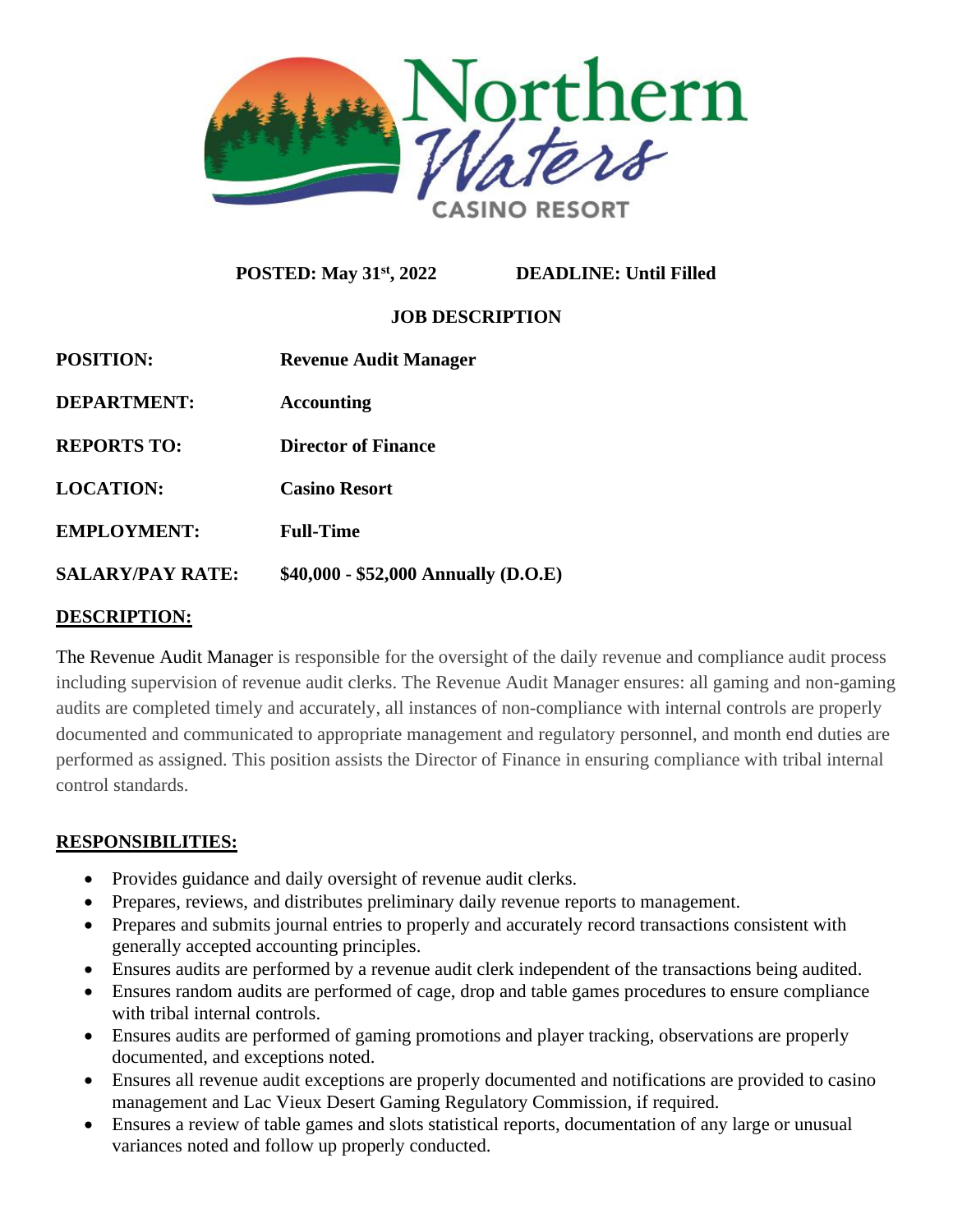- Reviews cash over/short variance reports for compliance and timely notification to departments.
- Review comp reports for accuracy, compliance and timely notification to departments.
- Prepares and submits W-2G's, 1099s and 945s to the IRS.
- Maintains regular and effective communication with other department managers regarding changes in day-to-day operations.
- Performs monthly account reconciliations for revenue audit related accounts.
- Evaluates and proposes updates to revenue audit policies and procedures to ensure efficiency and compliance with applicable regulations.
- Assists Compliance Officer with monitoring and reporting of Bank Secrecy Act (BSA)/Anti-Money Laundering (AML) regulations as needed.
- Assists with year-end audit, other special projects or general accounting functions as assigned
- Other tasks that may be assigned by management.

### **MINIMUM QUALIFICATIONS:**

- Associate degree in accounting and/or a minimum of 3 years accounting or finance experience.
- Two to three years of experience working in a casino.
- Strong understanding of generally accepted accounting principles (GAAP).
- Solid knowledge of MICS and BSA/AML laws regarding regulatory compliance and reporting.
- Excellent written and strong communication skills.
- Proficient in Microsoft Office applications including Excel and Word.
- Must possess strong analytical, critical thinking and problem-solving skills.
- Proven ability to track and manage several projects simultaneously.
- Exceptionally motivated, organized and detail oriented.
- Ability to function well in a team-orientated environment.
- Must pass background checks and other pre-employment screenings necessary to receive and maintain a Gaming License

## **PREFERRED QUALIFICATIONS**

- Two plus years of casino accounting experience.
- One to two years of management or supervisory experience.
- Strong knowledge of casino management systems (such as Konami, IGT), point of sale systems (such as InfoGenesis) and check cashing systems (such as Everi, Global Pay).

*The above statements are intended to describe the general nature and level of work performed by people assigned to this classification. They are not intended to be construed, as an exhaustive list of all responsibilities, duties and skills required of personnel so classified. Management retains the right to add or to change the duties of the position at any time. Must be able to pass a pre-employment drug screen and applicable background checks related to the position*

| $\sim$<br>Sigr |  |
|----------------|--|
| . .            |  |